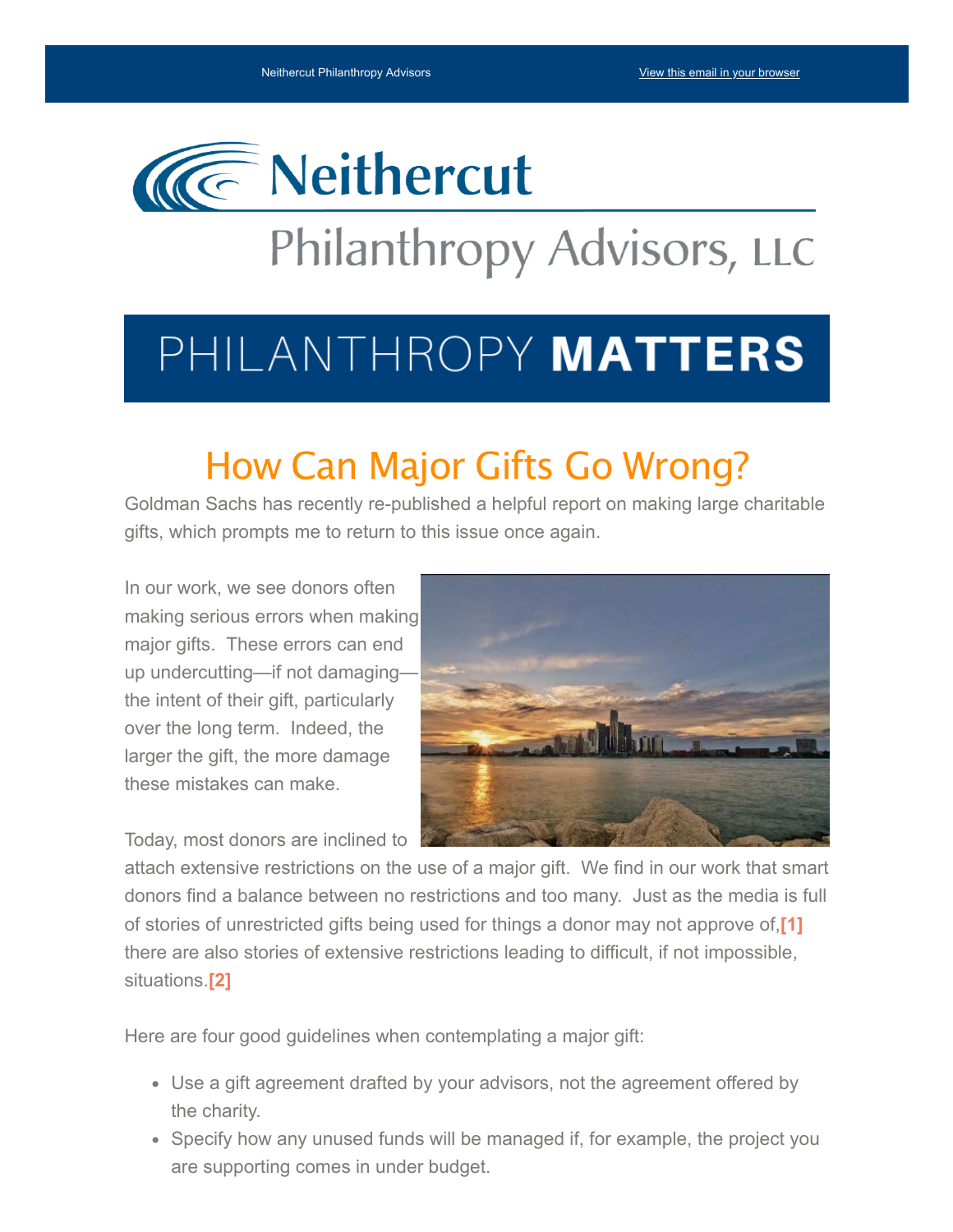- If you are considering a naming gift, consider putting a time limit on the naming right.
- Consider whether your gift should also include support for operations and/or endowment.

#### **Mark Neithercut**

<span id="page-1-0"></span>**[\[1\]](#page-0-0)** Garth Brooks, for example. https://www.nytimes.com/2014/11/07/giving/when-a-donation-steers-offcourse.html

<span id="page-1-1"></span>**[\[2\]](#page-0-1)** The Barnes Collection, for example. https://www.philanthropyroundtable.org/magazine/outsmarting-albertbarnes/

For more on this see 10 Rules Every Major Donor [Should](https://neithercutphilanthropy.com/wp-content/uploads/2020/01/rulesmajordonor10.27.15.pdf) Know >

## **RESOURCES**

**[H](https://cep.org/portfolio/crucial-donors-how-major-individual-givers-can-best-support-nonprofits/)[ow to Make a Major Gift.](https://neithercutphilanthropy.com/wp-content/uploads/2022/05/2022howtomakeamajorgift.pdf)** The Goldman Sachs article referenced above. It include some insight from Mark Neithercut as well as other philanthropy advisors.

From the case study archives, **[S](https://secureservercdn.net/198.71.233.138/fg0.6a4.myftpupload.com/wp-content/files_mf/144595325810RulesMajorDonor10.27.15.pdf)[hould I make this gift?](https://neithercutphilanthropy.com/should-i-make-this-gift/)**

**[Pitfalls of a naming gift.](https://neithercutphilanthropy.com/case-study-pitfalls-of-a-naming-gift/)** Another case study that describes other issues for a donor's consideration.

## **FIRM NEWS**

**[Renee Sovis](https://neithercutphilanthropy.com/who-we-are/renee-sovis-2/)** has been promoted to Program Officer. She manages our work for the Margaret Dunning Foundation.

Since our last newsletter, we have completed projects with the Donald R. and Esther Simon Foundation and the Ralph L. and Winifred E. Polk Foundation.

In the last year, we have had several articles published in the *Family Foundation*